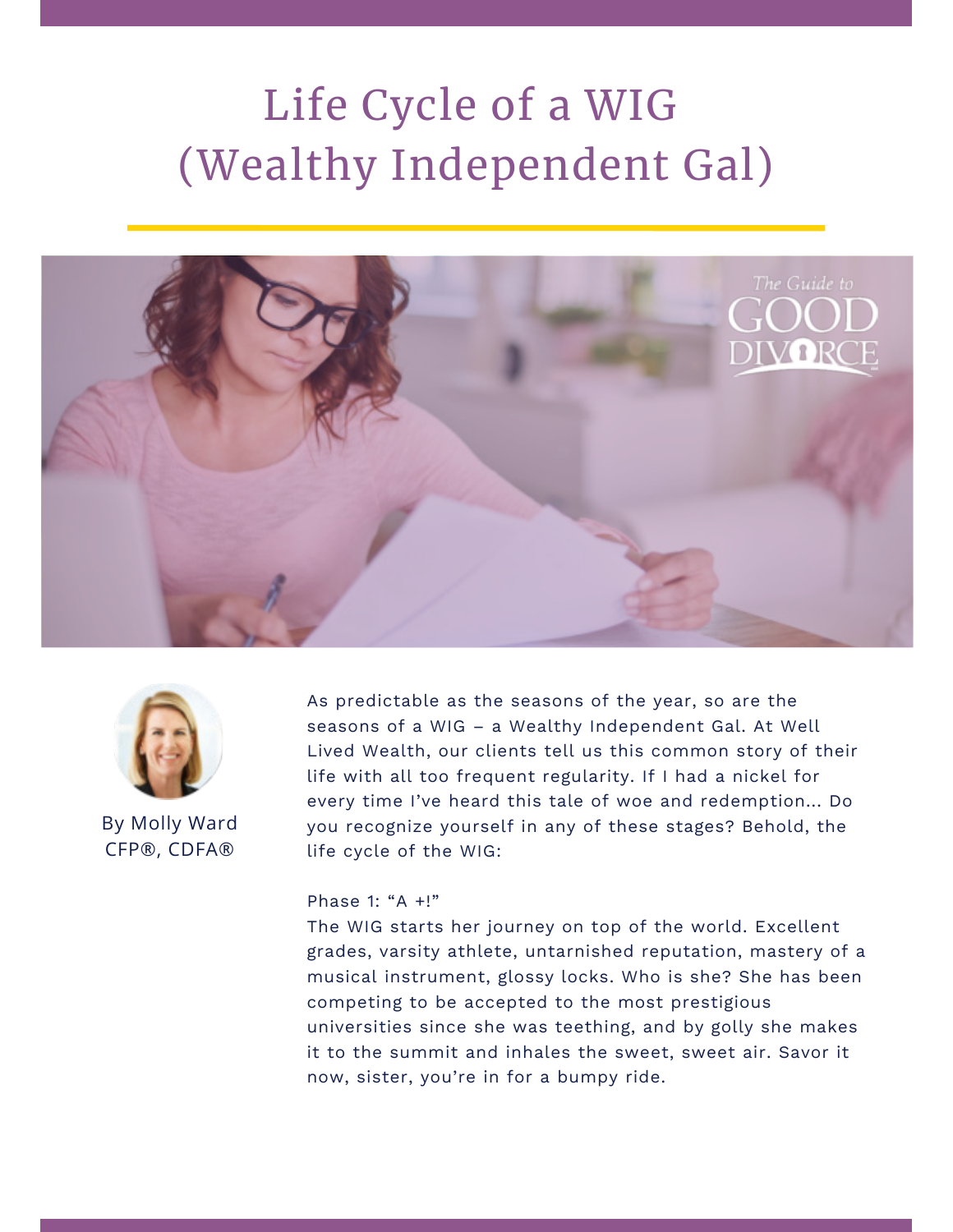#### Phase 2: "She's a Catch!"

Rinse and repeat Phase 1, except now we are playing for cash and for babies. Not only is this young women magna cum laude in all she sets out to do, she is also beautiful on the outside because she eats healthy and works out to manage her stress. Naturally, she's the most coveted in employer interviews and as an eligible bachelorette at the coolest bars, and she's riding the wave to the big bucks and happily ever after. (Cue the ominous music.)

## Phase 3: "She's Killin' it!"

Career Spice WIG is now fast tracking the career ladder and logging long hours at the office and impressing her bosses daily. She's also a team player because, duh. Some of these women are now married with children, some stay working because they are comforted by the numbers, and some decide to throw in the corporate towel and start funneling all that talent into the PTO or outstanding birthday parties that put Pinterest mavens to shame. Some WIGs enhance their lives and become laser focused on dressage or tennis or gardening and naturally they win ribbons and trophies at everything they do. Aren't we so impressed? Isn't she the envy of all?

# Phase 4: "She's Derailed"Fast forward a few years.

Scene: she sits on the well-worn couch in my office, and, through Kleenex and tears, she opens up her heart and talks about her sudden crisis and devastation. Her shock is palpable — this wasn't supposed to happen to her, her life has been one long curated upward trajectory until now. The crisis is made up of one or often two of the following – a divorce, her parents are sick, her husband is very ill or passed away or her own health is compromised. This is the worst of the phases. This feels like the bottom.

It's not just the logistical trauma of divorce – it's the death of what she thought her future would be for herself and her children and even those as yet unborn grandchildren she dreams of spoiling in her old age. And here's the critical question: does she have a handle on the family finances? I hear it from working and non-working women alike – they don't – even the ones making \$,\$\$\$,\$\$\$ per year!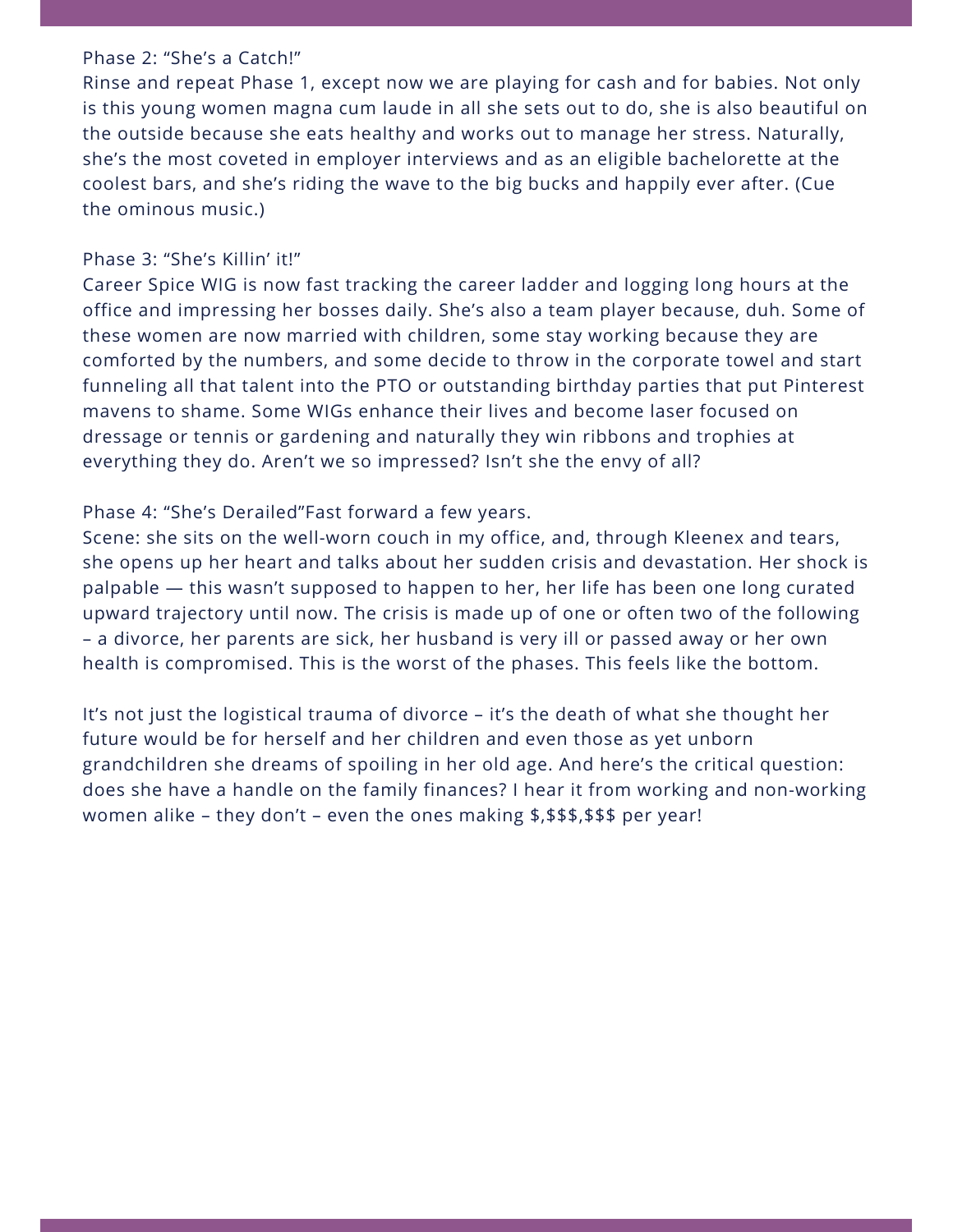It's not just that her parents are sick. They have dementia and require constant care, and on top of that she still has her children at home that are dependent on her. She's sandwiched. She has a parent who can't be trusted with the keys to the car because they are a danger to themselves and others. She has a teenager who is demanding the keys because they passed their driver's education course. Everyone is depending on her for decisions and dinner. She's in a maze.

It's not just that her husband is sick or passed away suddenly. It's the rearranging of the life and dreams they built together. Even if she was still working prior to this shock, she will take on many new responsibilities that she did not shoulder in the past, new tasks that she used to share with her partner. She doesn't know where the passwords are to their accounts much less what their spending habits are, and the fear and stress of carrying the whole load on her back keeps her up all night.

[Bloomberg cites that 94% of women say they wish that they had been more involved in](https://www.bloomberg.com/news/articles/2018-04-13/rise-of-gray-divorce-forces-financial-reckoning-after-50) their family finances prior to the death of spouse or divorce. The blindsided WIG is not alone.

The good news during this rock bottom phase is that she usually sheds a few pounds!

### Phase 5: "She's Strong!"What makes a diamond pretty?

Extreme heat (up to 2200 degrees Fahrenheit) and insane pressure (up to 725,000 pounds per square inch). Our gal has been through a rough season filled with heat and pressure yet during it all she has stayed true to herself. What is really important has become magnified and the baloney falls by the wayside. Iron has sharpened iron and those iron friends and family have been there for her just as she was or will be there for them during their tough patches. She remembers that taking care of herself is paramount and starts to feel a bit like her old self day by day. She's working out, eating healthy foods (occasional chocolate and margarita are acceptable), and spiritual and mental health have been and will continue to be a focus. She's smart about her finances now; she has learned how to take care of herself and her family by making wise financial choices and educating herself. Reader, she's back.